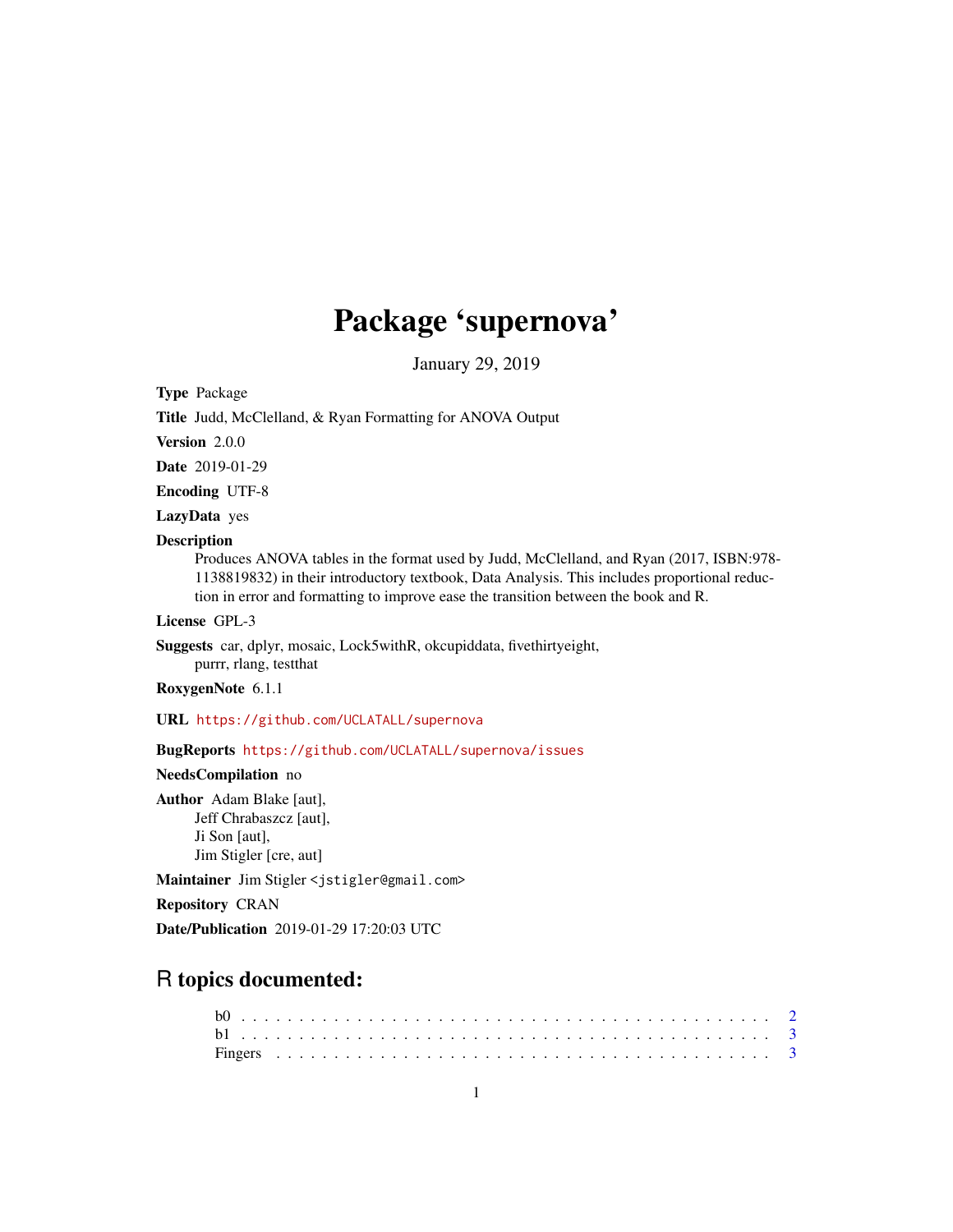<span id="page-1-0"></span>

| Index | 12 |
|-------|----|
|       |    |
|       |    |
|       |    |
|       |    |
|       |    |
|       |    |
|       |    |
|       |    |
|       |    |
|       |    |

b0 *b0*

# Description

A function to extract intercept/beta0 value.

# Usage

b0(fit, ...) ## Default S3 method: b0(fit, ...)

## S3 method for class 'formula'  $b\varnothing$ (formula, data = list(), ...)

# Arguments

| fit     | A 1m object.                 |
|---------|------------------------------|
|         | Passthrough arguments to 1m. |
| formula | A formula.                   |
| data    | A data.frame.                |

# Value

The intercept of the relevant model.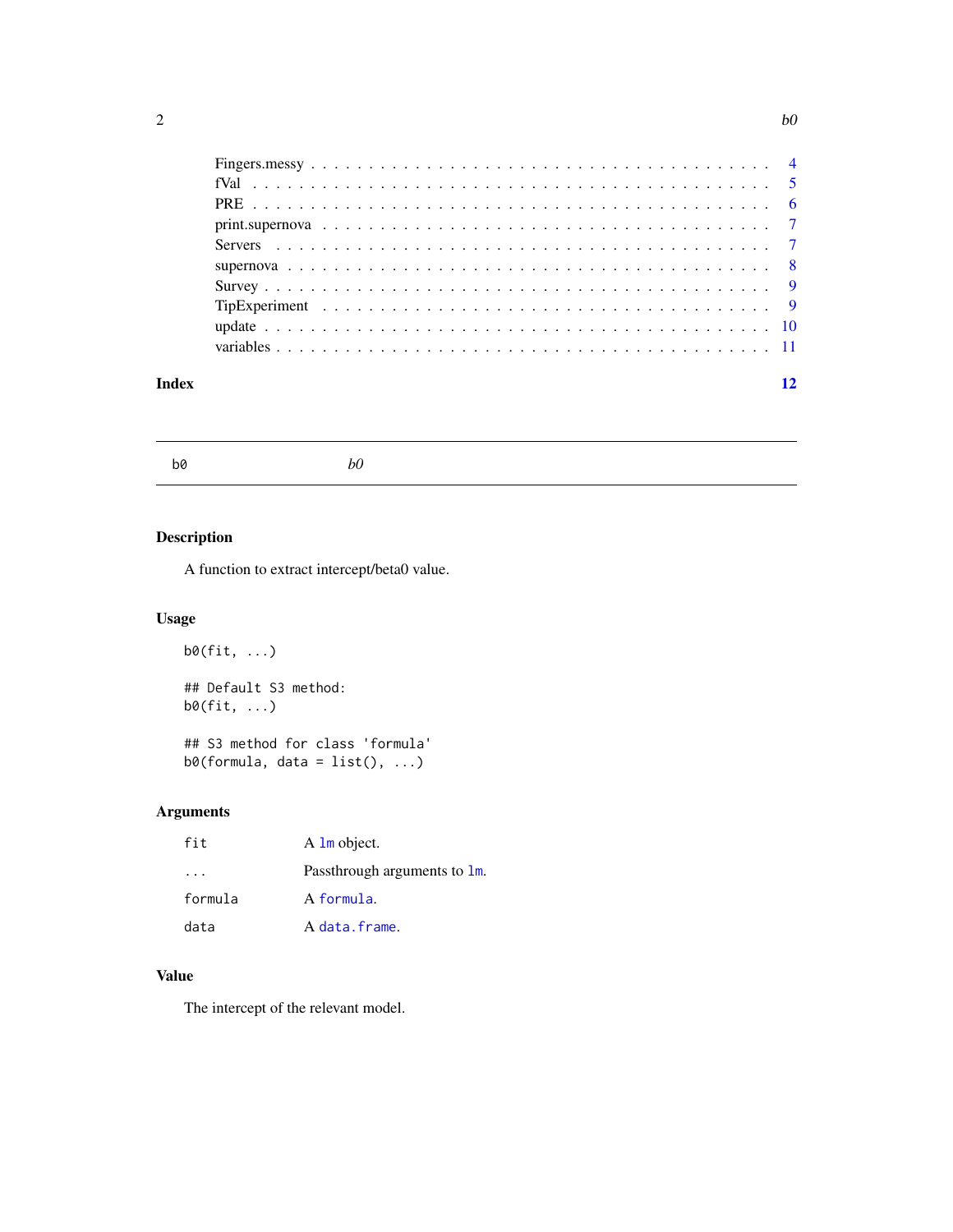<span id="page-2-0"></span>b1 *b1*

# Description

A function to extract slope/beta1 value.

# Usage

```
b1(fit, ...)
## Default S3 method:
b1(fit, ...)
## S3 method for class 'formula'
```
 $b1(formula, data = list(), ...)$ 

# Arguments

| fit     | $A \text{ } \text{Im}$ object. |
|---------|--------------------------------|
|         | Passthrough arguments to 1m.   |
| formula | A formula.                     |
| data    | A data.frame.                  |

### Value

The slope of the relevant model.

Fingers *Data from introductory statistics students at a university.*

# Description

Students at a university taking an introductory statistics course were asked to complete this survey as part of their homework.

### Usage

Fingers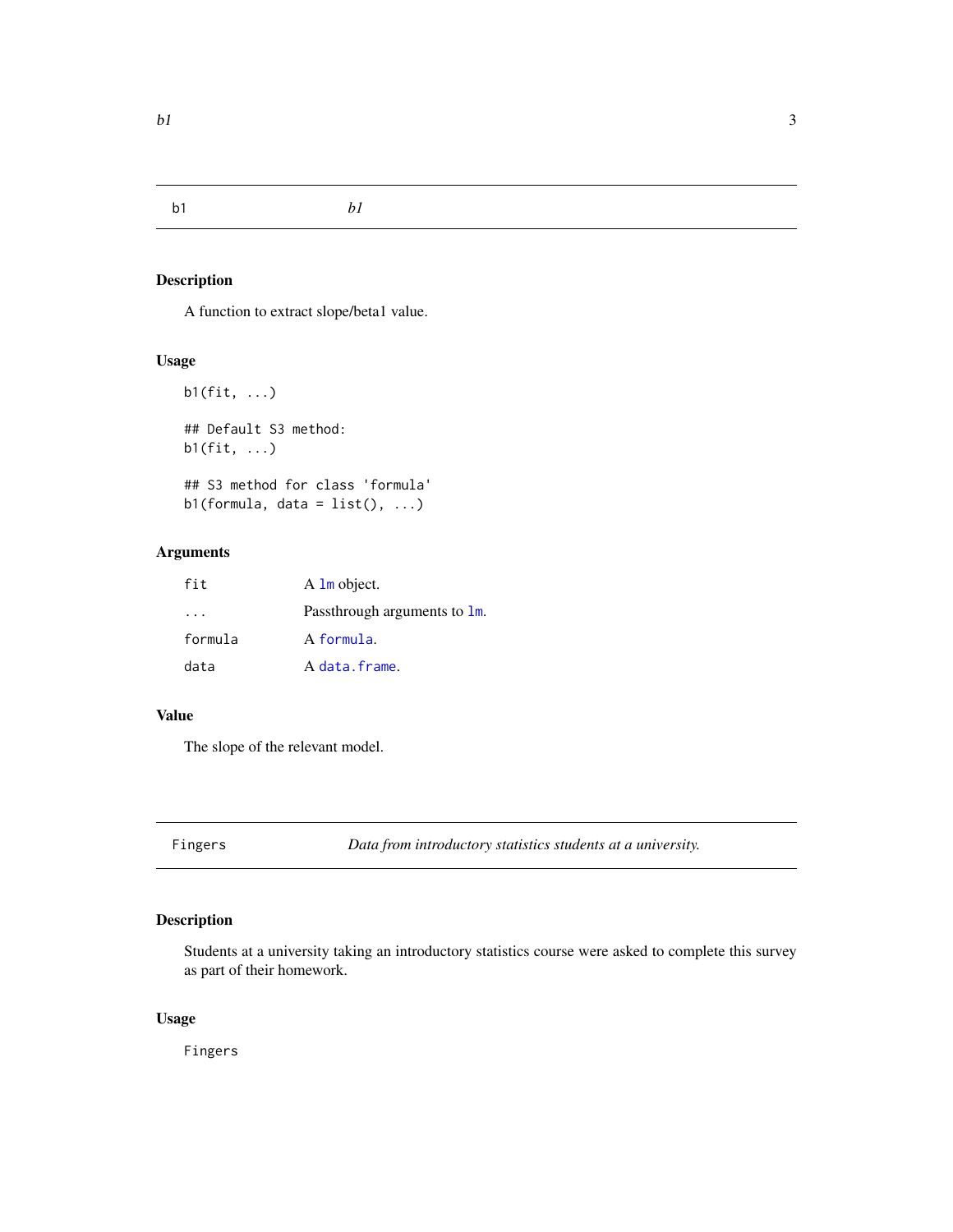#### <span id="page-3-0"></span>Format

A dataset with 157 observations on the following 16 variables.

Sex Sex of participant.

RaceEthnic Racial or ethnic background.

FamilyMembers Members of immediate family (excluding self).

SSLast Last digit of social security number (NA if no SSN).

Year Year in school: 1=First, 2=Second, 3=Third, 4=Fourth, 5=Other

- Job Current employment status: 0=not working, 1=part-time job, 2=full-time job
- MathAnxious Agreement with this statement "In general I tend to feel very anxious about mathematics": 2=Strongly Agree, 1=Agree, 0=Neither Agree nor Disagree, -1=Disagree, -2=Strongly Disagree
- Interest Interest in statistics and the course: 2=very interested in course and statistics, 1=somewhat interested, 0=no interest, -1=dread the course.
- GradePredict Prediction for final grade in the course from the university's grade points per unit: 4.0=A, 3.7=A-, 3.3=B+, 3.0=B, 2.7=B-, 2.3=C+, 2.0=C, 1.7=C-, 1.3=Below C-

Thumb Length in mm from tip of thumb to the crease between the thumb and palm.

Index Length in mm from tip of index finger to the crease between the index finger and palm.

Middle Length in mm from tip of middle finger to the crease between the middle finger and palm.

Ring Length in mm from tip of ring finger to the crease between the middle finger and palm.

Pinkie Length in mm from tip of pinkie finger to the crease between the pinkie finger and palm

Height Height in inches.

Weight Weight in pounds.

Fingers.messy *Data from introductory statistics students at a university.*

#### Description

Students at a university taking an introductory statistics course were asked to complete this survey as part of their homework.

#### Usage

Fingers.messy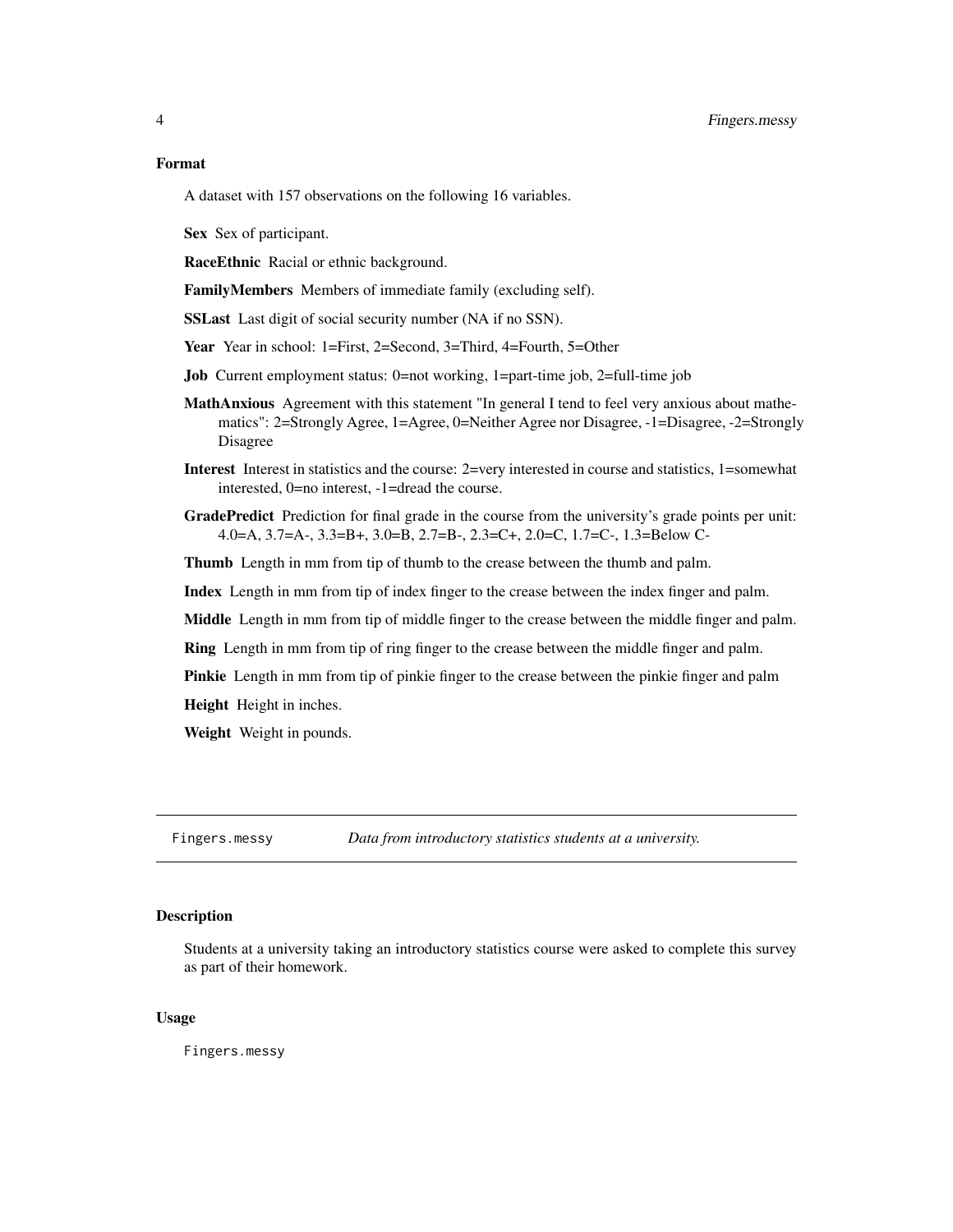# <span id="page-4-0"></span>Format

A dataset with 210 observations on the following 16 variables.

Sex Sex of participant: 1=female, 2=male, 3=prefer not to answer

RaceEthnic Racial or ethnic background: 1=White, 2=African American, 3=Asian, 4=Latino, 5=Other

FamilyMembers Members of immediate family (excluding self).

SSLast Last digit of social security number (NA if no SSN).

Year Year in school.

Job Current employment status.

MathAnxious Agreement with this statement "In general I tend to feel very anxious about mathematics."

Interest Interest in statistics and the course.

GradePredict Prediction for final grade in the course from the university's grade points per unit.

Thumb Length in mm from tip of thumb to the crease between the thumb and palm.

Index Length in mm from tip of index finger to the crease between the index finger and palm.

Middle Length in mm from tip of middle finger to the crease between the middle finger and palm.

Ring Length in mm from tip of ring finger to the crease between the middle finger and palm.

Pinkie Length in mm from tip of pinkie finger to the crease between the pinkie finger and palm

Height Height in inches.

Weight Weight in pounds.

fVal *fVal*

### Description

A function to extract F value

#### Usage

```
fVal(fit, ...)
## Default S3 method:
fVal(fit, ...)
## S3 method for class 'formula'
fVal(formula, data = list(), ...)
```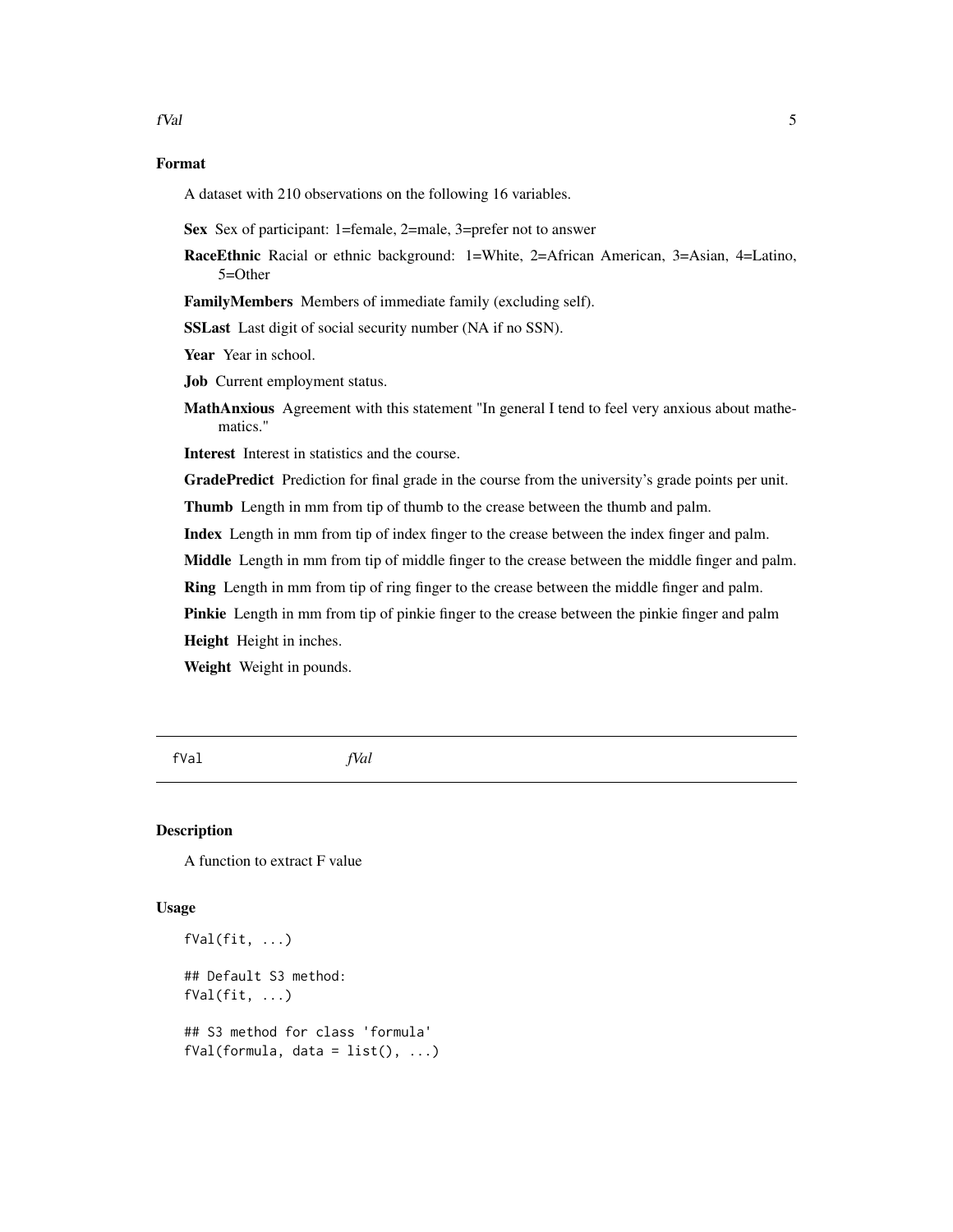# <span id="page-5-0"></span>Arguments

| fit       | A 1m object.                 |
|-----------|------------------------------|
| $\cdot$ . | Passthrough arguments to 1m. |
| formula   | A formula.                   |
| data      | A data.frame.                |

### Value

The F value of the relevant model.

# Description

A function to extract PRE values

# Usage

 $PRE(fit, ...)$ ## Default S3 method: PRE(fit, ...) ## S3 method for class 'formula' PRE(formula, data =  $list()$ , ...)

# Arguments

| fit     | A 1m object.                 |
|---------|------------------------------|
|         | Passthrough arguments to 1m. |
| formula | A formula.                   |
| data    | A data.frame.                |

# Value

The PRE value of the relevant model.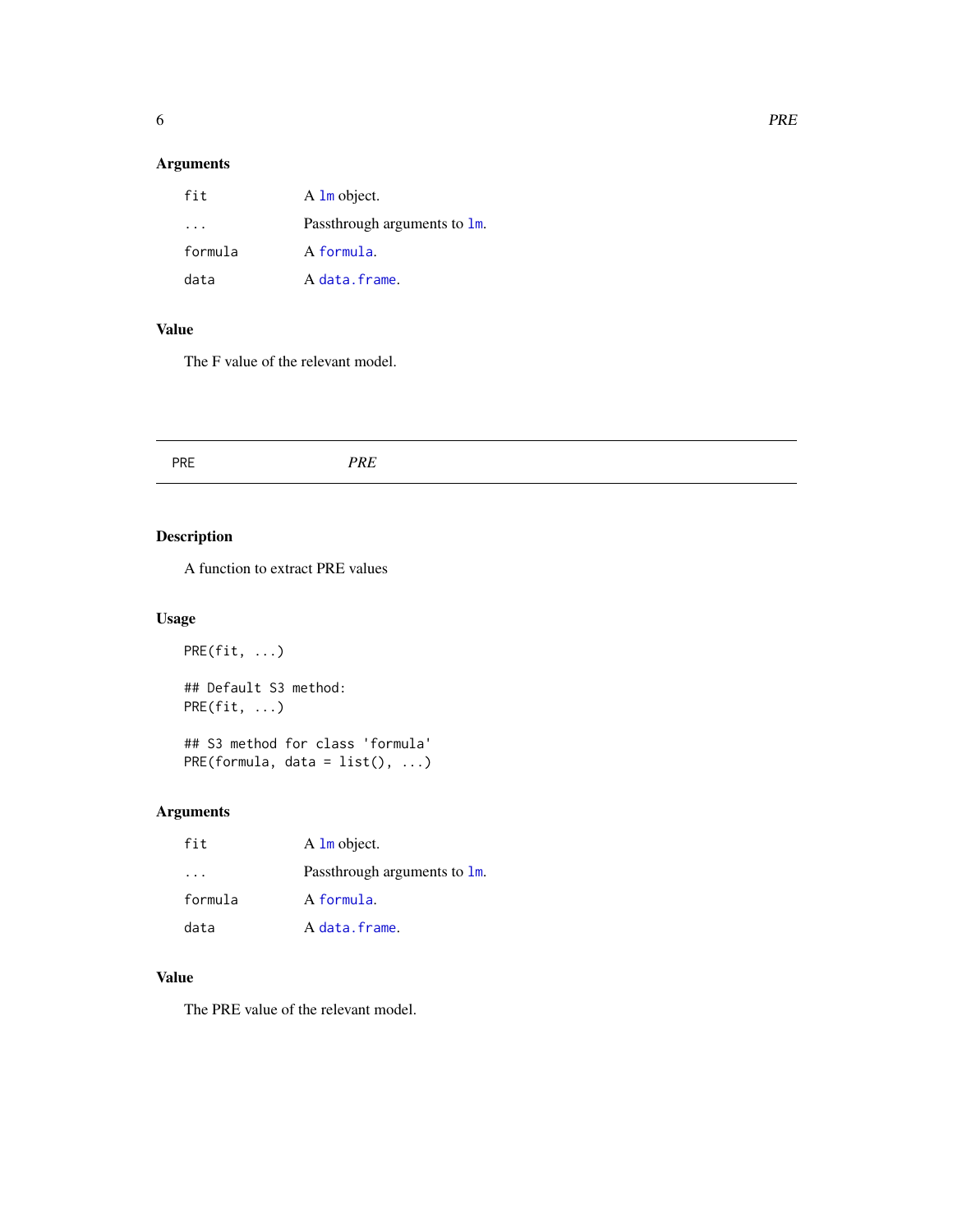<span id="page-6-0"></span>print.supernova *print.supernova*

# Description

A print method for the supernova class

# Usage

## S3 method for class 'supernova' print(x, pcut =  $4, ...$ )

# Arguments

| x       | A supernova object.                                       |
|---------|-----------------------------------------------------------|
| pcut    | The integer number of decimal places of p-values to show. |
| $\cdot$ | Additional display arguments.                             |

Servers *Data about tips collected from an experiment with 44 servers.*

# Description

Servers.

#### Usage

Servers

# Format

A dataset with 44 observations on the following 2 variables.

ServerID A number assigned to each server.

Tip How much the tip was.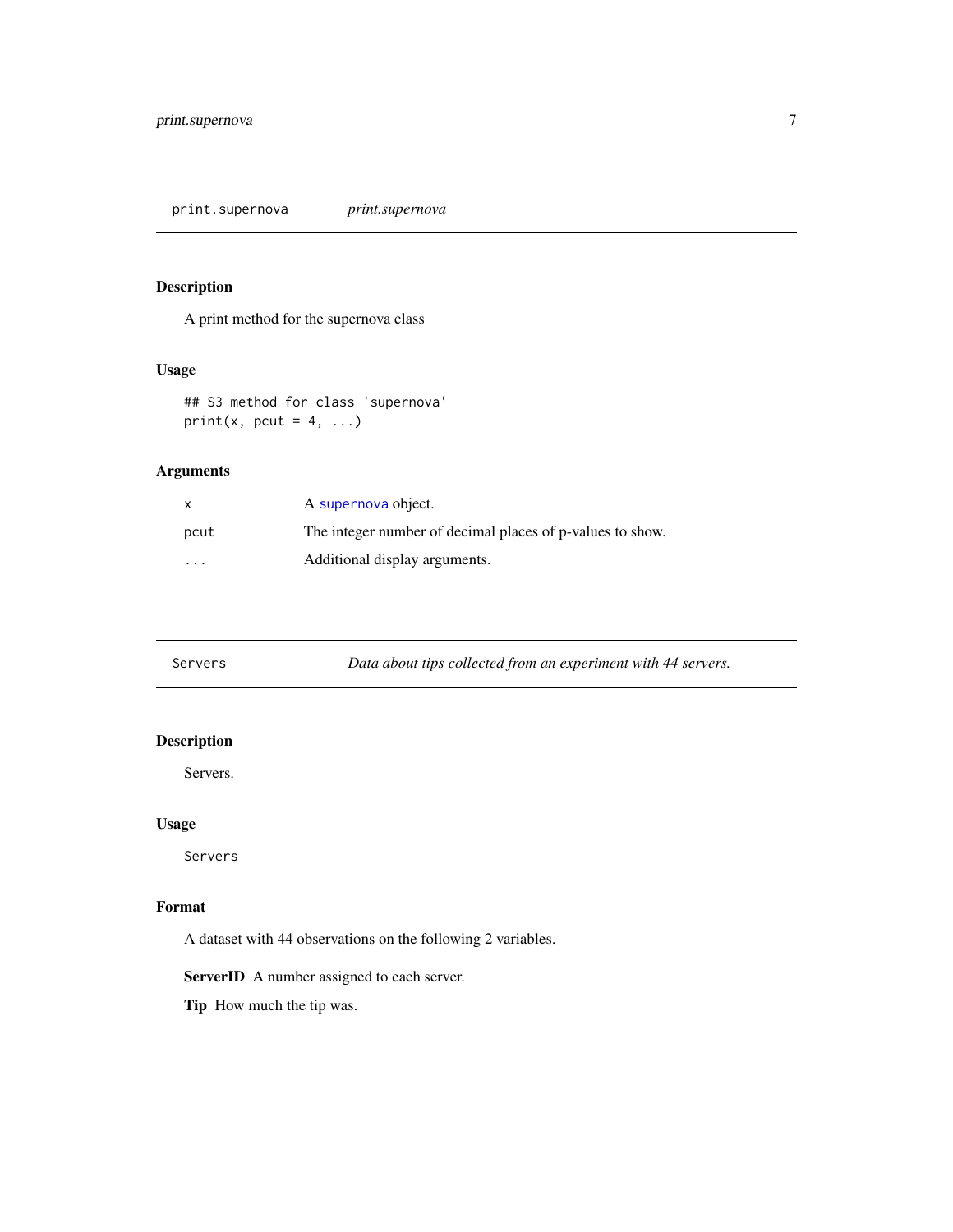<span id="page-7-1"></span><span id="page-7-0"></span>supernova *supernova*

#### Description

An alternative set of summary statistics for ANOVA. Sums of squares, degrees of freedom, mean squares, and F value are all computed with type 3 sums of squares. This package adds proportional reduction in error, an explicit summary of the whole model, and separate formatting of p values and is intended to match the output used in Judd, McClelland, and Ryan (2017).

#### Usage

supernova(fit)

#### Arguments

fit A fitted [lm](#page-0-0) object

#### Details

superanova() is an alias of supernova()

#### Value

An object of the class supernova, which has a clean print method for displaying the ANOVA table in the console as well as a named list:

| tbl | The ANOVA table as a data. frame    |
|-----|-------------------------------------|
| fit | The original 1m object being tested |

#### References

Judd, C. M., McClelland, G. H., & Ryan, C. S. (2017). *Data Analysis: A Model Comparison Approach to Regression, ANOVA, and Beyond* (3rd ed.). New York: Routledge. ISBN:879- 1138819832

### Examples

supernova( $lm(Thumb \sim Weight, data = Fingers)$ )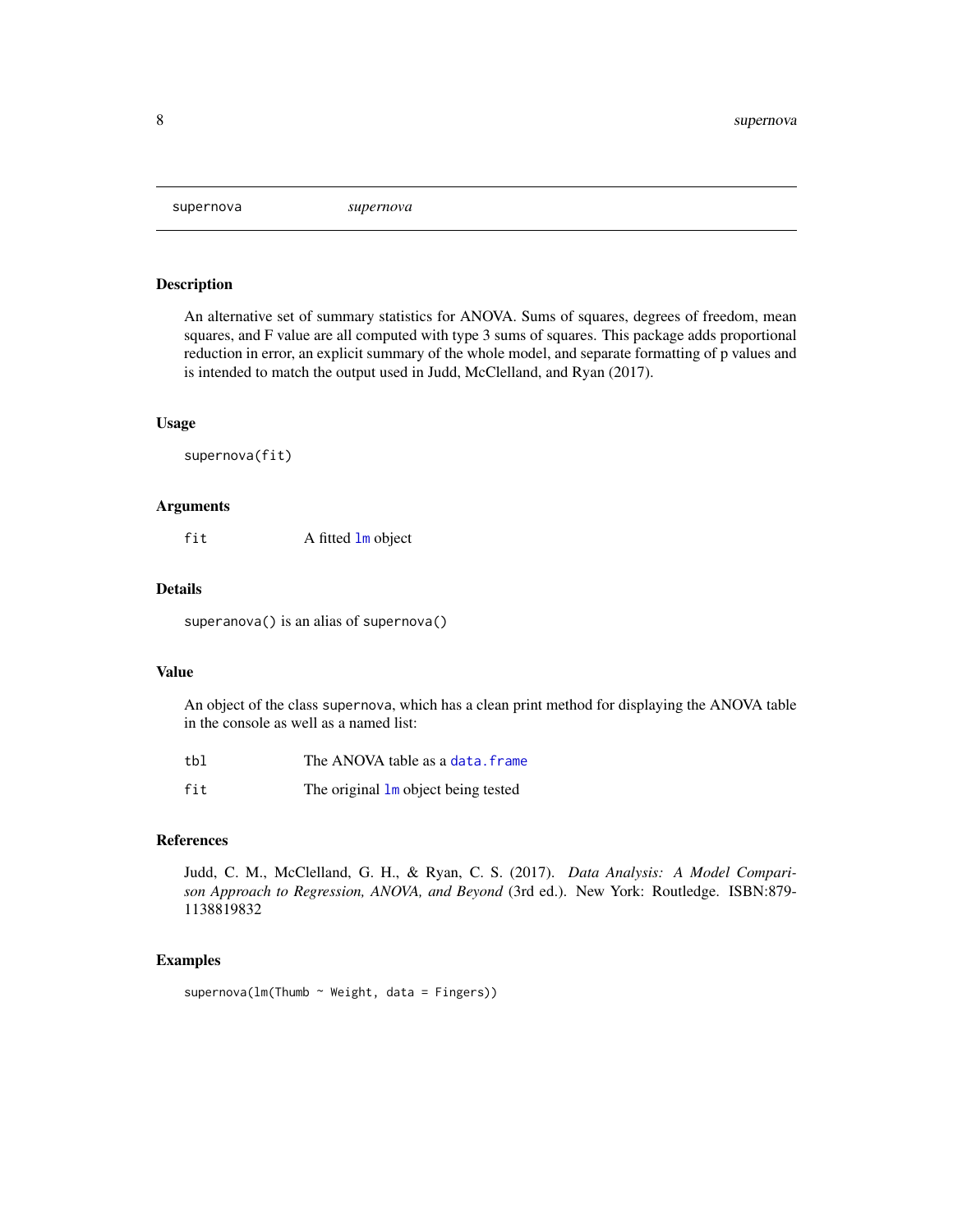<span id="page-8-0"></span>Survey *Students at a university were asked to enter a random number between 1-20 into a survey.*

# Description

Students at a university taking an introductory statistics course were asked to complete this survey as part of their homework.

#### Usage

Survey

#### Format

A dataset with 211 observations on the following 1 variable:

Any1\_20 The random number between 1 and 20 that a student thought of.

TipExperiment *Data about tips collected from an experiment with 44 servers.*

#### Description

Servers were randomly assigned to write nothing or "Thank you" on the back of customers' receipts. This experiment was an effort to examine whether the note would cause more generous tipping.

#### Usage

TipExperiment

#### Format

A dataset with 44 observations on the following 3 variables.

ServerID A number assigned to each server.

Tip How much the tip was.

Condition Which experimental condition the server was randomly assigned to.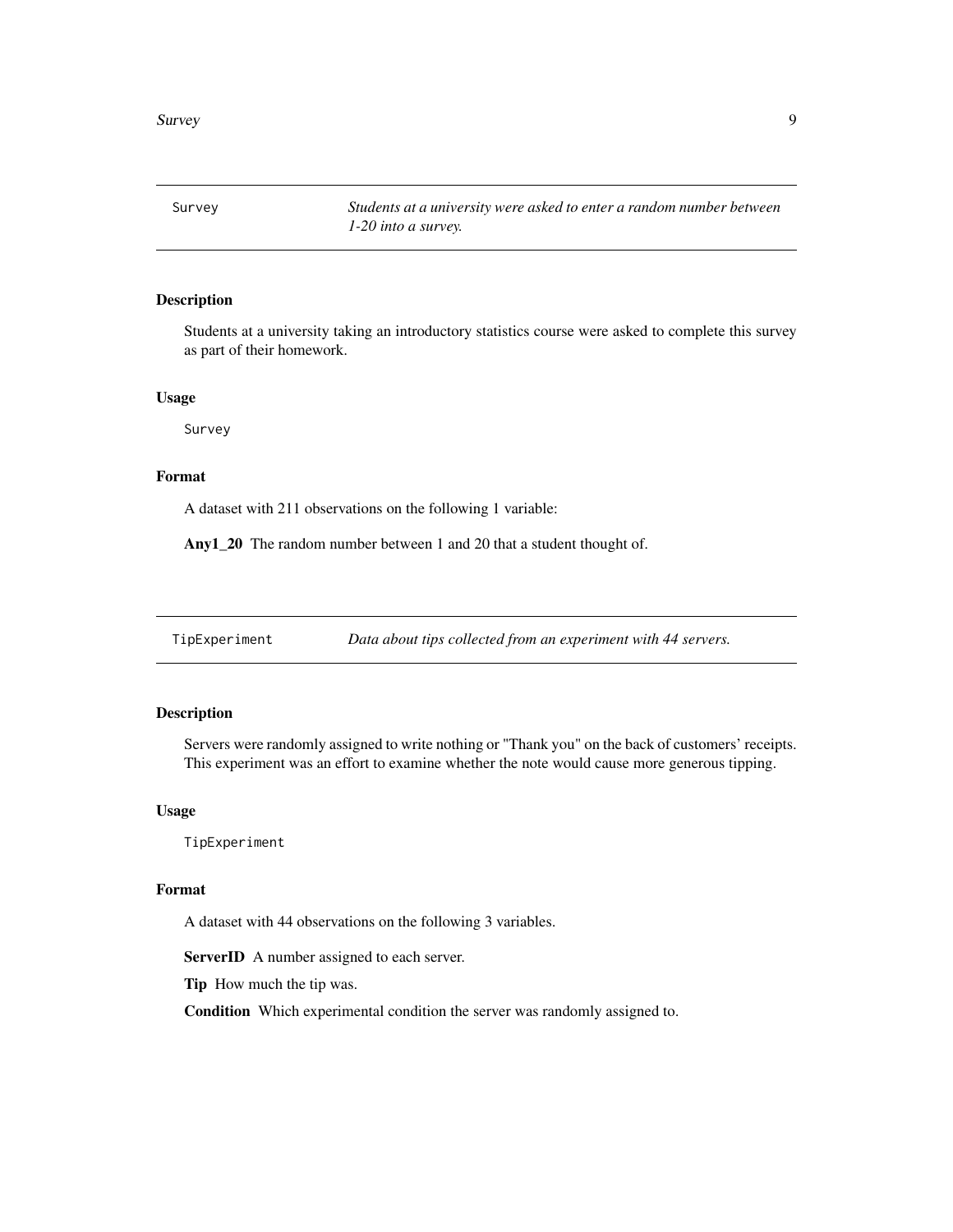<span id="page-9-1"></span><span id="page-9-0"></span>

#### Description

This function solves two problems with [update](#page-9-1): pipes will break when the data is first piped to the [lm](#page-0-0) object, and data is re-evaluated against the full dataset, even if the model being updated had na.action = "na.omit". See details below for more information.

#### Usage

update(old, new, ...)

# Arguments

| old                     | An existing fit from a model function such as $\text{Im}$ , $\text{glm}$ and many others.                                            |
|-------------------------|--------------------------------------------------------------------------------------------------------------------------------------|
| new                     | Changes to the formula; see update. formula for details.                                                                             |
| $\cdot$ $\cdot$ $\cdot$ | Additional arguments to the call (see update), or arguments with changed val-<br>ues. Use name $=$ NULL to remove the argument name. |

#### Details

Problem with pipes: [update](#page-9-1) does not support linear models where the data was piped via  $\gg\$ to the model function as in mtcars  $\frac{2}{3}$  lm(mpg ~ hp, data = .)  $\frac{2}{3}$  stats::update(). This is because the [update](#page-9-1) function relies on [getCall](#page-0-0), which returns a call that has data =  $\alpha$ . argument, which is completely uninformative. This function creates a new model by extracting the formula from the old model via [formula](#page-0-0) and the data used in the old model via the model\$call and environment. Then the new (old) model is updated as it now has all the necessary components.

Problem with na. action: When updating models with missing data, the new model is evaluated against the full dataset even if the original model had missing data for some of the values. For example, if there are missing values on X for a model where  $Y \sim X$ , when updating to fit the null model  $Y \sim \text{NULL}$ , the full set of Y is used instead of only the values of Y where there are values of X. This is not inherently a problem, however it yields incorrect degrees of freedom and sum of squares for the total row in an ANOVA because different datasets are being used for the total row and the model and error rows. The present solution creates NA values listwise for all variables in the old model so that the new model does not use those data.

# Value

If evaluate = TRUE the fitted object, otherwise the updated call.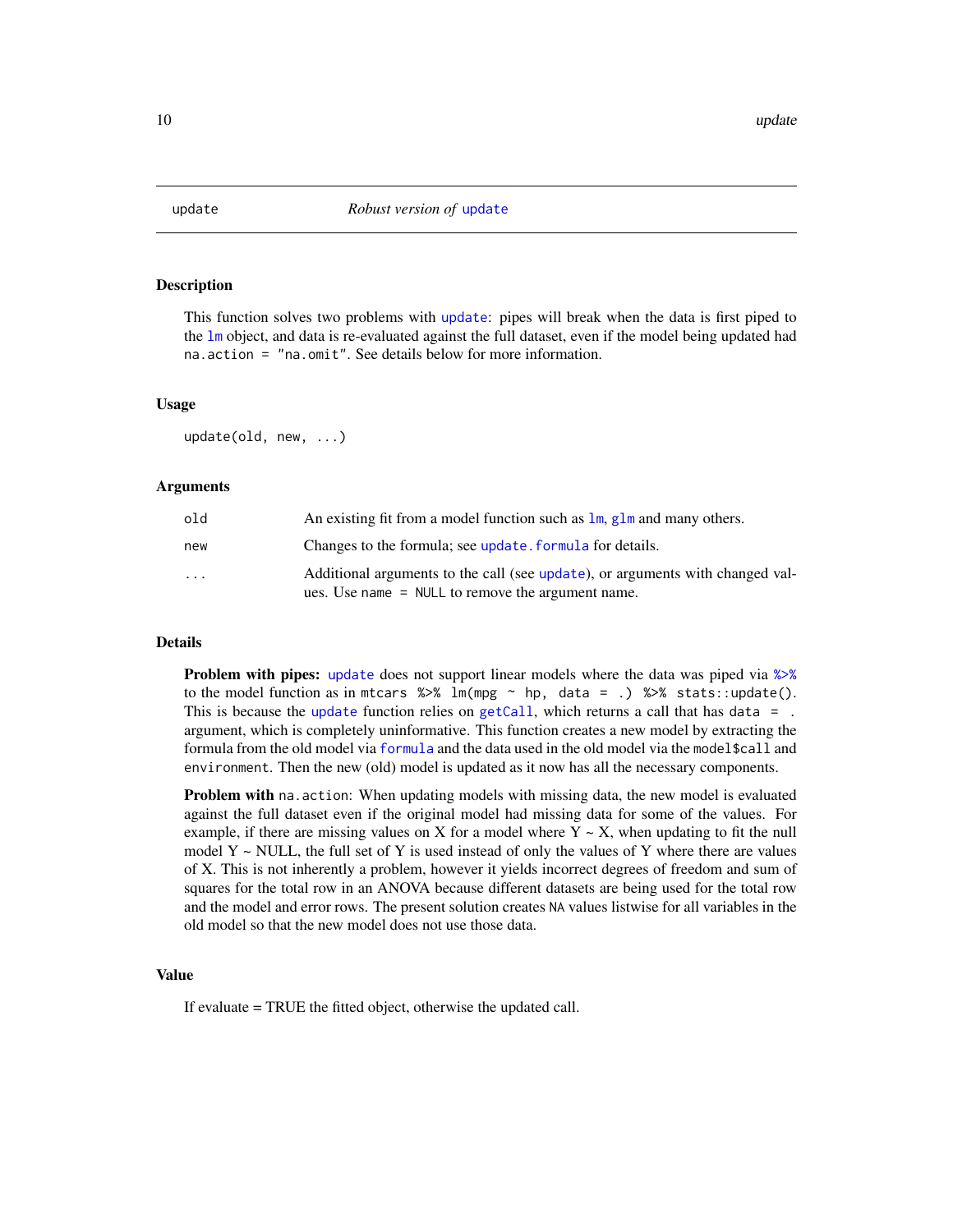<span id="page-10-0"></span>

# Description

Extract the variables from a model

# Usage

variables(object)

# Arguments

object An [lm](#page-0-0) or [supernova](#page-7-1) object

# Value

A list containing the outcome and predictor variables in the model.